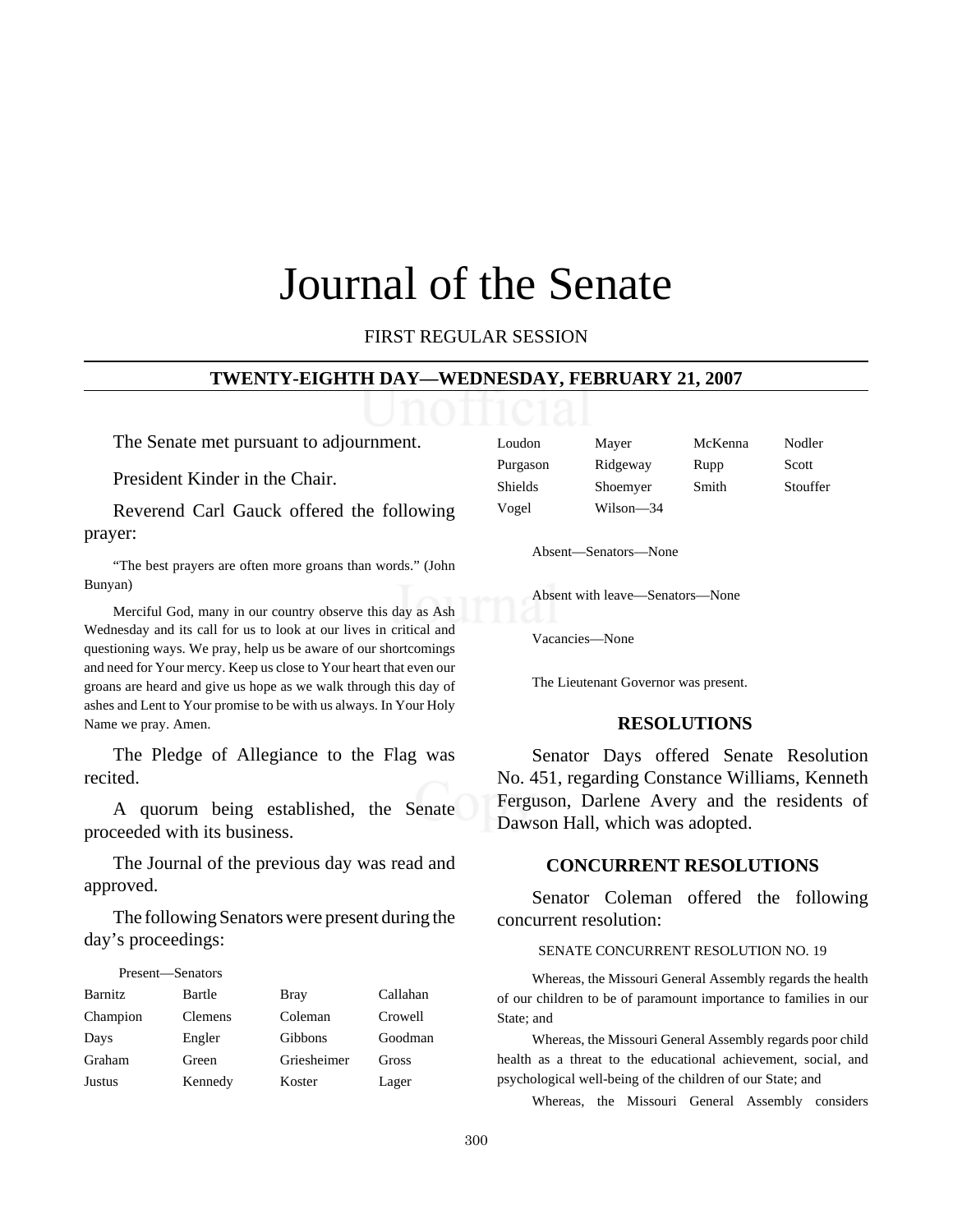protecting the health of our children to be essential to the well-being of our youngest citizens and the quality of life in our State; and

Whereas, the Missouri General Assembly considers the Missouri MC+ for Kids program, which has an average enrollment of more than 125,000 children each year since its inception in September 1998, to be an integral part of the arrangements for health benefits for the children of the State of Missouri; and

Whereas, the Missouri General Assembly recognizes the value of the Missouri MC+ for Kids program in preserving child wellness, preventing and treating childhood disease, improving health outcomes, and reducing overall health costs; and

Whereas, the Missouri General Assembly considers the federal funding available for the Missouri MC+ for Kids program to be indispensable to providing health benefits for children of modest means:

Now, therefore, be it resolved that the members of the Senate of the Ninety-fourth General Assembly, First Regular Session, the House of Representatives concurring therein, hereby:

(1) Urge the Missouri Congressional Delegation to ensure that the Congress timely reauthorizes the State Children's Health Insurance Program (SCHIP) to assure federal funding for the Missouri MC+ for Kids program;

(2) Urge Governor Matt Blunt to use his best efforts to work with the Missouri Congressional Delegation to ensure that SCHIP is reauthorized in a timely manner;

(3) Urge all components of state government to work together with educators, health care providers, social workers, and parents to ensure that all available public and private assistance for providing health benefits to uninsured children in Missouri be used to the maximum extent possible; and

(4) Urge Governor Matt Blunt to use his best efforts to provide meaningful assistance to help identify and enroll children who qualify for Medicaid or the Missouri MC+ for Kids program; and

Be it further resolved that the Secretary of the Missouri Senate be instructed to prepare properly inscribed copies of this resolution for Governor Matt Blunt, Deborah E. Scott, the Director of the Department of Social Services, and each member of the Missouri Congressional delegation.

### **INTRODUCTION OF BILLS**

The following Bills and Joint Resolution were read the 1st time and ordered printed:

# **SB 543**–By Stouffer.

An Act to repeal section 301.130, RSMo, and to enact in lieu thereof one new section relating to the reissuance of license plates.

### **SB 544**–By Shoemyer.

An Act to amend chapter 301, RSMo, by adding thereto one new section relating to the recycling of license plates.

### **SB 545**–By Lager.

An Act to repeal section 537.762, RSMo, and to enact in lieu thereof one new section relating to product seller liability, with an emergency clause.

**SB 546**–By Bray, Justus, Smith, Days, Coleman, Graham and Wilson.

An Act to repeal section 170.015, RSMo, and to enact in lieu thereof seven new sections relating to reducing the number of abortions in the state through the prevention first act, with penalty provisions.

### **SB 547**–By Griesheimer.

An Act to repeal section 302.178, RSMo, and to enact in lieu thereof one new section relating to intermediate driver license passenger restrictions.

#### **SB 548**–By Justus.

An Act to amend chapter 135, RSMo, by adding thereto one new section relating to the Missouri earned income credit.

### **SB 549**–By Scott.

An Act to repeal section 227.299, RSMo, and to enact in lieu thereof one new section relating to memorial highway designations.

### **SB 550**–By Scott.

An Act to repeal sections 43.010, 43.030, 43.090, 43.110, 43.120, 43.140, 43.210, and 43.220, RSMo, and to enact in lieu thereof eight new sections relating to the Missouri state highway patrol.

#### **SB 551**–By Coleman.

An Act to repeal section 162.1100, RSMo, relating to transitional school districts.

#### **SB 552**–By Bartle.

An Act to amend chapter 386, RSMo, by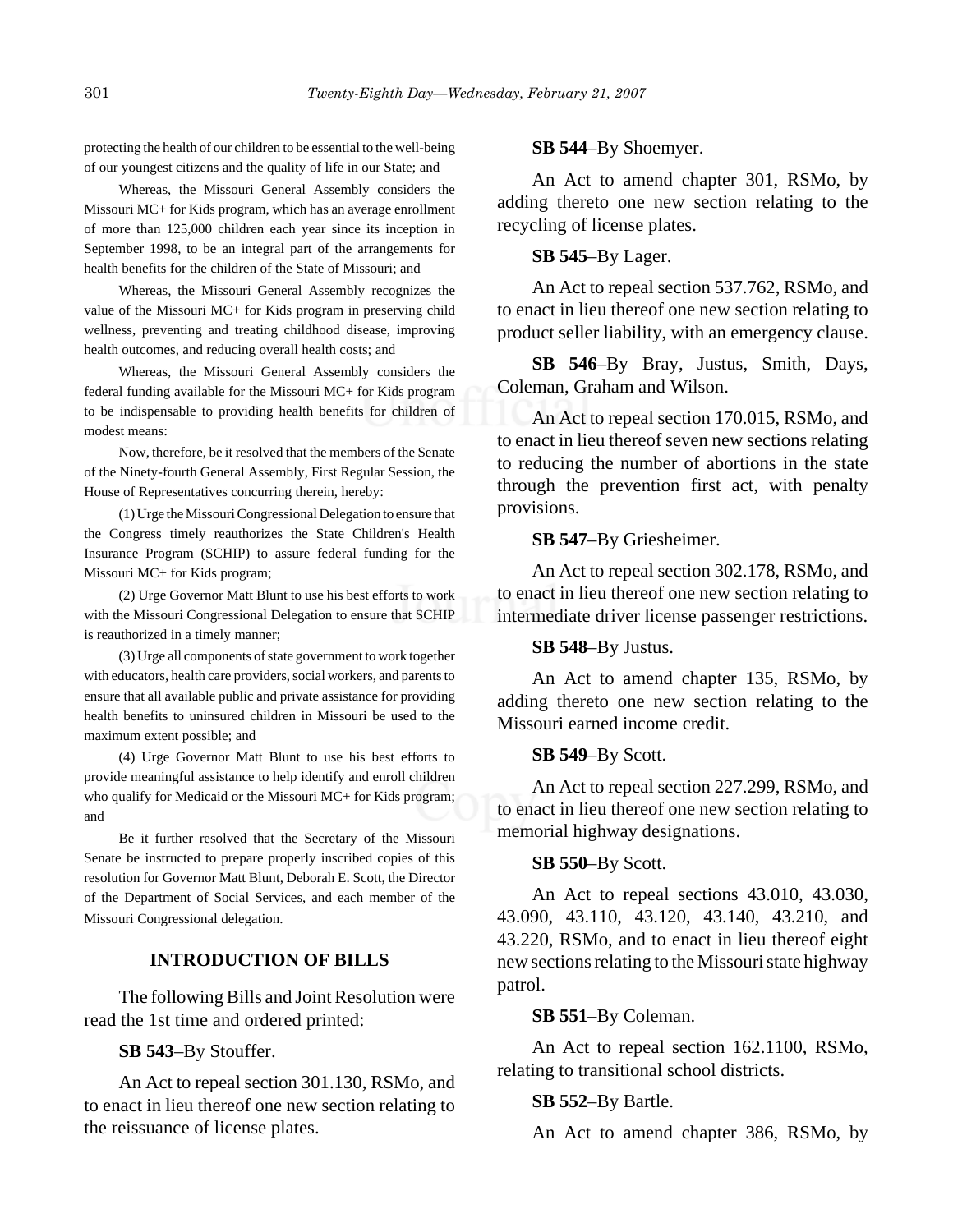adding thereto one new section relating to voice over Internet protocol service.

# **SB 553**–By Bartle.

An Act to repeal sections 650.055 and 650.056, RSMo, and to enact in lieu thereof two new sections relating to the DNA profiling system, with penalty provisions.

# **SB 554**–By Gibbons.

An Act to repeal sections 21.810, 67.110, 137.055, 138.380, and 138.395, RSMo, and to enact in lieu thereof four new sections relating to real property taxes.

## **SB 555**–By Gibbons.

An Act to repeal sections 160.545, 311.310, 311.325, 577.021, and 577.500, RSMo, and to enact in lieu thereof five new sections relating to underage drinking, with penalty provisions.

**SB 556**–By Loudon, Gibbons, Shields, Nodler, Ridgeway and Crowell.

An Act to amend chapter 376, RSMo, by adding thereto seventeen new sections relating to health insurance.

# **SB 557**–By Loudon.

An Act to repeal sections 650.055 and 650.056, RSMo, and to enact in lieu thereof two new sections relating to the DNA profiling system, with penalty provisions.

### **SB 558**–By Loudon.

An Act to repeal section 570.030, RSMo, and to enact in lieu thereof one new section relating to stealing debit cards, with penalty provisions.

**SB 559**–By Shields.

An Act to repeal section 246.005, RSMo, and to enact in lieu thereof one new section relating to levee districts, with an emergency clause.

# **SB 560**–By Shields.

An Act to repeal section 443.819, RSMo, and to enact in lieu thereof one new section relating to

residential mortgage fraud, with penalty provisions.

## **SJR 23**–By Ridgeway.

Joint Resolution submitting to the qualified voters of Missouri, an amendment repealing sections 3 and 4 (b) of article X of the Constitution of Missouri, and adopting two new sections in lieu thereof relating to the assessment of residential real property.

Senator Rupp assumed the Chair.

# **SENATE BILLS FOR PERFECTION**

Senator Shields moved that **SB 161**, with **SCS**, be called from the Informal Calendar and taken up for perfection, which motion prevailed.

# **SCS** for **SB 161**, entitled:

# SENATE COMMITTEE SUBSTITUTE FOR SENATE BILL NO. 161

An Act to amend chapter 210, RSMo, by adding thereto one new section relating to quality rating system for child care facilities.

Was taken up.

Senator Shields moved that **SCS** for **SB 161** be adopted.

Senator Shields offered **SS** for **SCS** for **SB 161**, entitled:

# SENATE SUBSTITUTE FOR SENATE COMMITTEE SUBSTITUTE FOR SENATE BILL NO. 161

An Act to amend chapter 210, RSMo, by adding thereto one new section relating to quality rating system for child care facilities.

Senator Shields moved that **SS** for **SCS** for **SB 161** be adopted.

Senator Gross offered **SA 1**:

# SENATE AMENDMENT NO. 1

Amend Senate Substitute for Senate Committee Substitute for Senate Bill No. 161,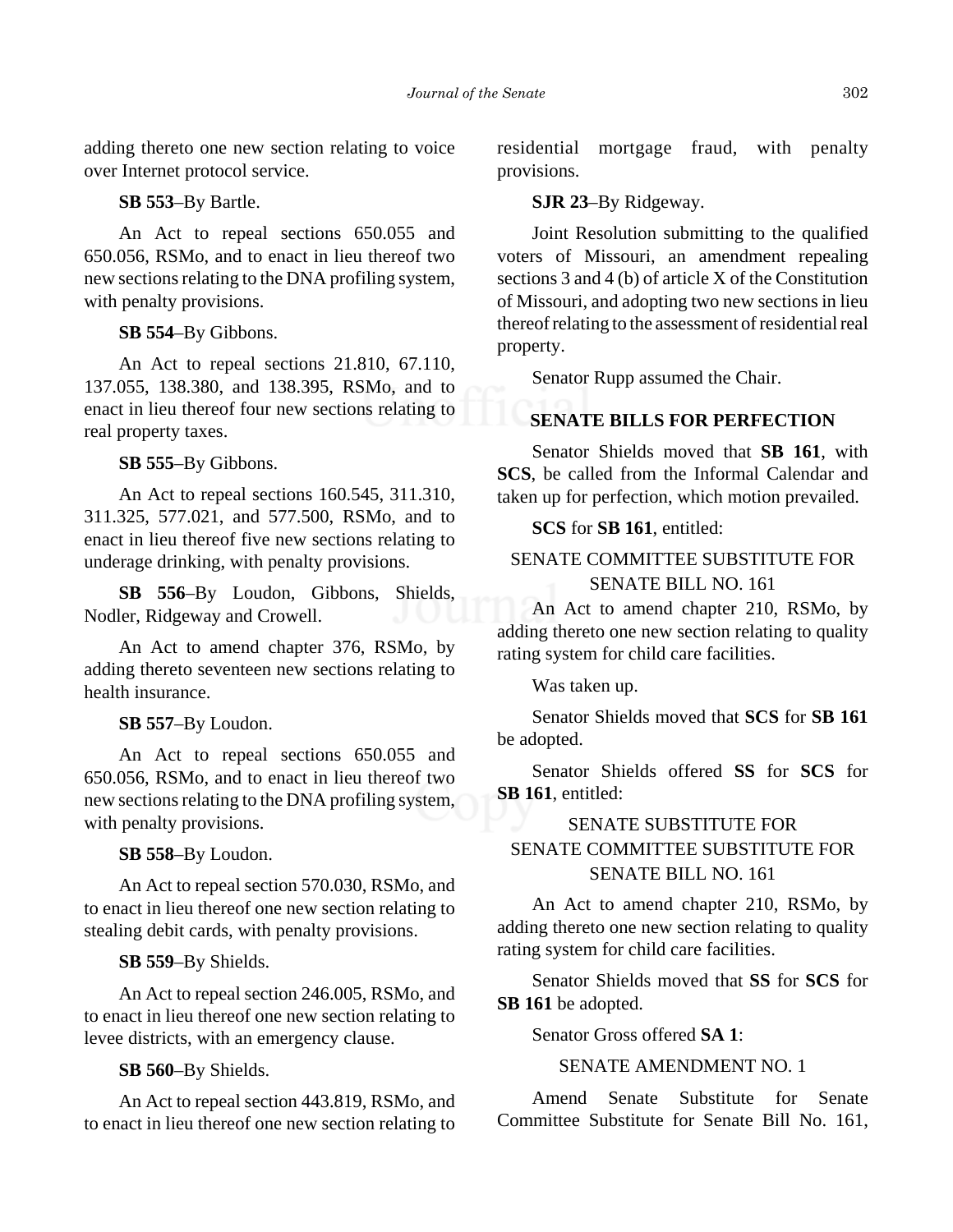Further amend said bill and section, Page 3, Lines 1-10 of said page, by striking all of said lines and inserting in lieu thereof the following:

"**4. There is hereby created in the state treasury the "Quality Rating System Program Improvement Grant Fund". Within this fund there is created a first sub-account which shall consist of all gifts, donations, transfers, and bequests to the fund. Notwithstanding the provisions of section 33.080, RSMo, to the contrary, any moneys remaining in this first sub-account shall not revert to the credit of the general revenue fund. There is also created a second sub-account consisting of moneys appropriated by the general assembly. Any moneys remaining in this second sub-account shall at the end of the biennium revert to the credit of the general revenue fund. The state treasurer shall be custodian of the fund and may approve disbursements from the fund in accordance with sections 30.170 and 30.180, RSMo. Upon appropriation, money in the fund shall be used solely for the administration of this section to provide grants directly to licensed providers seeking assistance for quality improvements to undergo evaluation under the quality rating system established under this section or to community-based organizations assisting providers with such improvements. The fund shall be administered by the department of social services. The state treasurer shall invest moneys in the fund in the same manner as other funds are invested. Any interest and moneys earned on such investments shall be credited to the fund.**".

Senator Gross moved that the above amendment be adopted, which motion prevailed.

Senator Shields announced that photographers from KRCG-TV were given permission to take pictures in the Senate Chamber today.

Senator Coleman offered **SA 2**:

# SENATE AMENDMENT NO. 2

Amend Senate Substitute for Senate Committee Substitute for Senate Bill No. 161, Page 4, Section 210.205, Line 25 of said page, by inserting immediately after said line the following:

"210.245. 1. Any person who violates any provision of sections 210.201 to 210.245, or who for such person or for any other person makes materially false statements in order to obtain a license or the renewal thereof pursuant to sections 210.201 to 210.245, shall be guilty of an infraction for the first offense and shall be assessed a fine not to exceed two hundred dollars and shall be guilty of a class A misdemeanor for subsequent offenses. In case such guilty person is a corporation, association, institution or society, the officers thereof who participate in such misdemeanor shall be subject to the penalties provided by law.

2. If the department of health and senior services proposes to deny, suspend, place on probation**, deny renewal of,** or revoke a license, the department of health and senior services shall serve upon the applicant or licensee written notice of the proposed action to be taken **no less than ninety days before the action is taken. No such action against a license may be taken until the ninety-day notice period has elapsed. The ninety-day notice period shall not be applicable to actions by the department under subsections 5 and 6 of this section**. The notice shall contain a statement of the type of action proposed, the basis for it, the date the action will become effective, and a statement that the applicant or licensee shall have thirty days to request in writing a hearing before the administrative hearing commission and that such request shall be made to the department of health and senior services. If no written request for a hearing is received by the department of health and senior services within thirty days of the delivery or mailing by certified mail of the notice to the applicant or licensee, the proposed discipline shall take effect on the **[**thirty-first**] ninety-first** day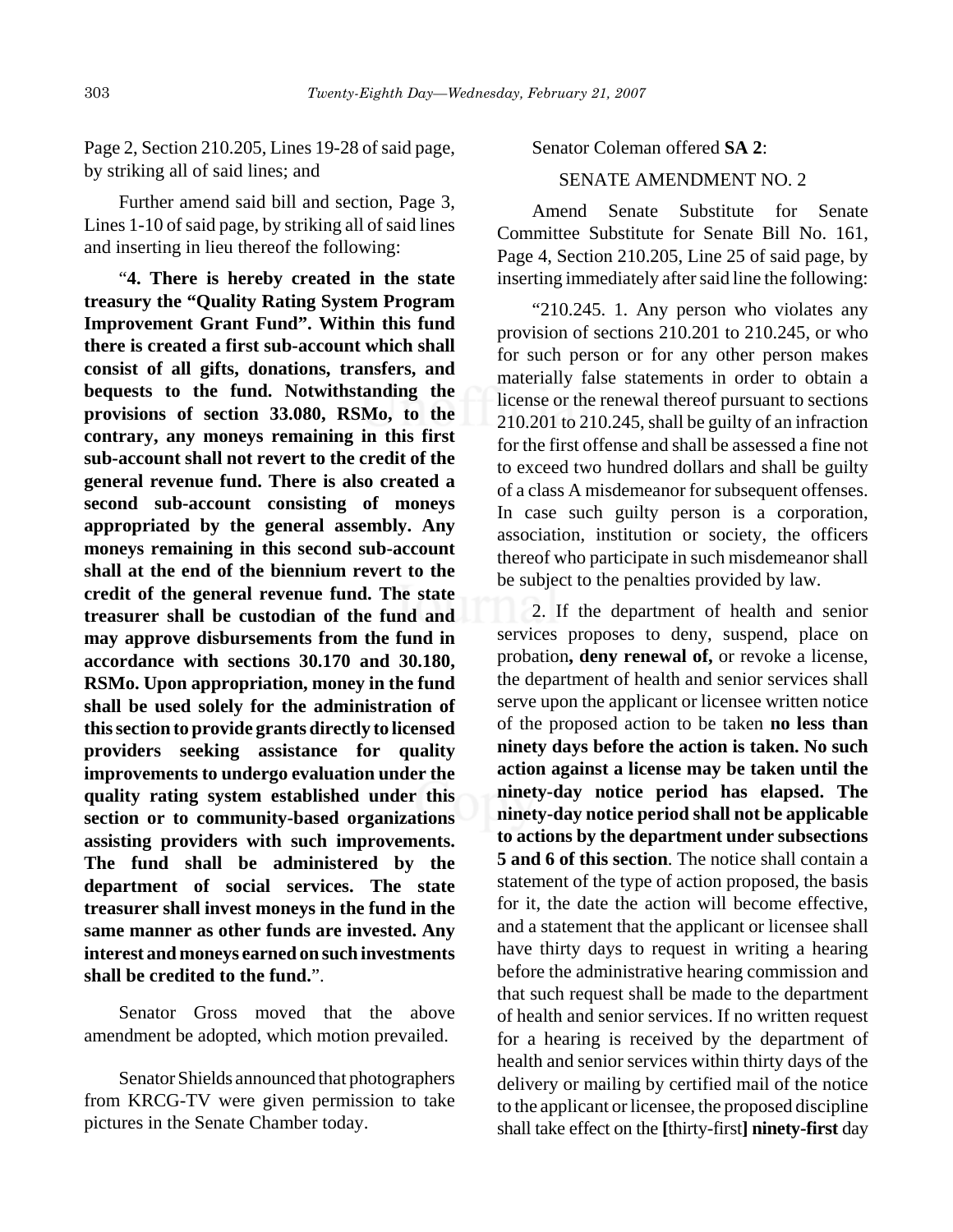after such delivery or mailing of the notice to the applicant or licensee. If the applicant or licensee makes a written request for a hearing, the department of health and senior services shall file a complaint with the administrative hearing commission within ninety days of receipt of the request for a hearing. **If a written request for a hearing is requested by the applicant or licensee, no suspension, probation, denial of renewal, or revocation of a license may occur until the judgment of the administrative hearing commission is issued.**

3. The department of health and senior services may issue letters of censure or warning without formal notice or hearing. Additionally, the department of health and senior services may place a licensee on probation pursuant to chapter 621, RSMo.

4. The department of health and senior services may suspend any license simultaneously with the notice of the proposed action to be taken in subsection 2 of this section, if the department of health and senior services finds that there is a threat of imminent bodily harm to the children in care. The notice of suspension shall include the basis of the suspension and the appeal rights of the licensee pursuant to this section. The licensee may appeal the decision to suspend the license to the department of health and senior services. The appeal shall be filed within ten days from the delivery or mailing by certified mail of the notice of appeal. A hearing shall be conducted by the department of health and senior services within ten days from the date the appeal is filed. The suspension shall continue in effect until the conclusion of the proceedings, including review thereof, unless sooner withdrawn by the department of health and senior services, dissolved by a court of competent jurisdiction or stayed by the administrative hearing commission. Any person aggrieved by a final decision of the department made pursuant to this section shall be entitled to judicial review in accordance with chapter 536, RSMo.

5. In addition to initiating proceedings pursuant to subsection 1 of this section, or in lieu thereof, the prosecuting attorney of the county where the child-care facility is located may file suit for a preliminary and permanent order overseeing or preventing the operation of a child-care facility for violating any provision of sections 210.201 to 210.245. The order shall remain in force until such a time as the court determines that the child-care facility is in substantial compliance. If the prosecuting attorney refuses to act or fails to act after receipt of notice from the department of health and senior services, the department of health and senior services may request that the attorney general seek an injunction of the operation of such child-care facility.

6. In cases of imminent bodily harm to children in the care of a child-care facility, the department may file suit in the circuit court of the county in which the child-care facility is located for injunctive relief, which may include removing the children from the facility, overseeing the operation of the facility or closing the facility."; and

Further amend the title and enacting clause accordingly.

Senator Coleman moved that the above amendment be adopted, which motion prevailed.

Senator Crowell assumed the Chair.

Senator Mayer assumed the Chair.

Senator Justus offered **SA 3**:

# SENATE AMENDMENT NO. 3

Amend Senate Substitute for Senate Committee Substitute for Senate Bill No. 161, Page 1, In the Title, Lines 3-4, by striking all of said lines and inserting in lieu thereof the following: "section relating to child care."; and

further amend said bill, page 1, section A, line 3 by inserting after all of said line the following:

# "**208.046. 1. The children's division shall**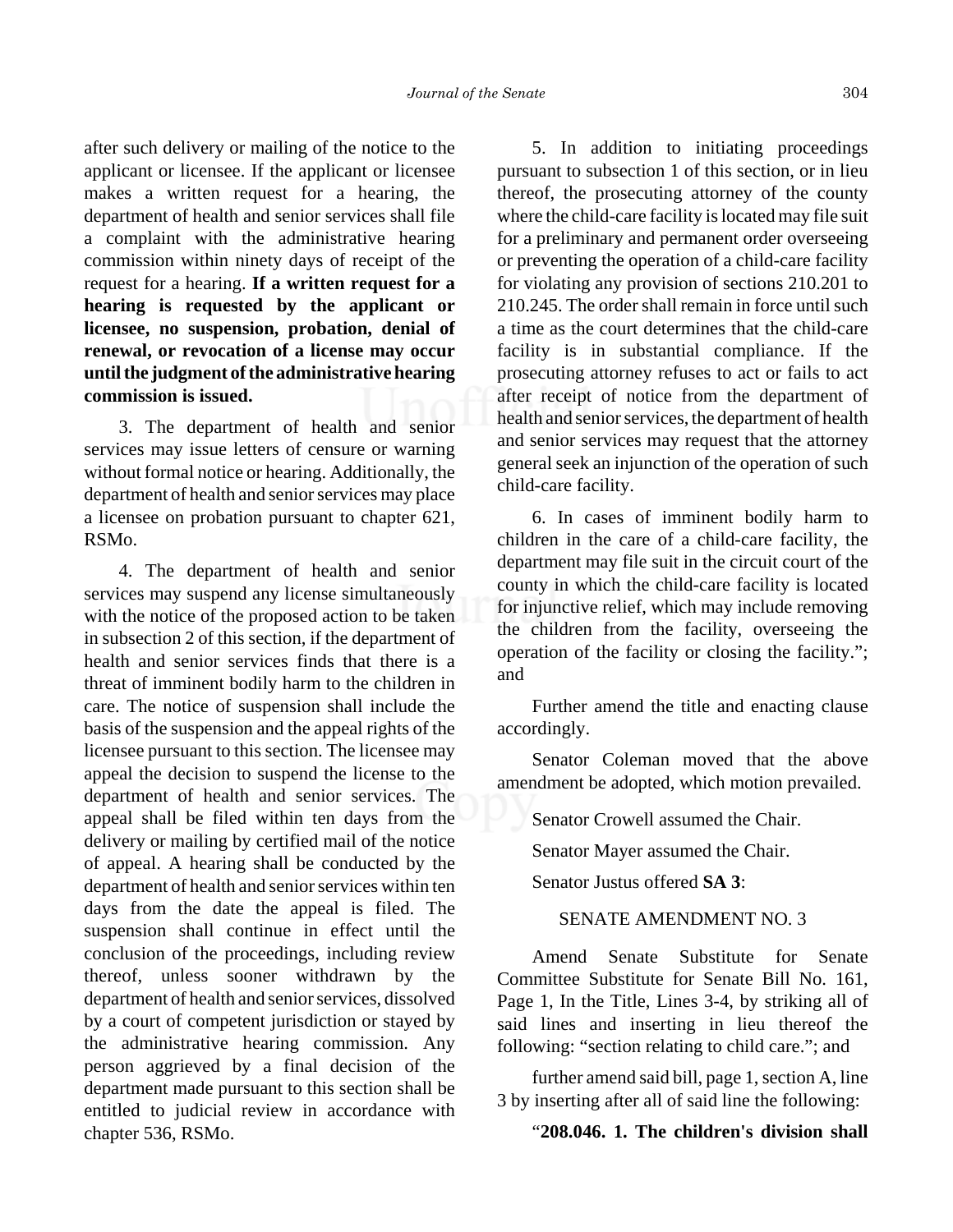**promulgate rules to become effective no later than July 1, 2008, to modify the income eligibility criteria for any person receiving statefunded child care assistance under this chapter, either through vouchers or direct reimbursement to child care providers, to provide that persons with incomes of less than one hundred thirty percent of the federal poverty level for the applicable family size, shall receive, subject to appropriations, state-funded full child care subsidy benefits. Any person receiving subsidy benefits under this section shall be eligible to continue receiving benefits until such time as the person's income is greater than one hundred fifty percent of the federal poverty level.**

**2. Any rule or portion of a rule, as that term is defined in section 536.010, RSMo, that is created under the authority delegated in this section shall become effective only if it complies with and is subject to all of the provisions of chapter 536, RSMo, and, if applicable, section 536.028, RSMo. This section and chapter 536, RSMo, are nonseverable and if any of the powers vested with the general assembly pursuant to chapter 536, RSMo, to review, to delay the effective date, or to disapprove and annul a rule are subsequently held unconstitutional, then the grant of rulemaking authority and any rule proposed or adopted after August 28, 2007, shall be invalid and void.**"; and

Further amend the title and enacting clause accordingly.

Senator Justus moved that the above amendment be adopted.

At the request of Senator Shields, **SS** for **SCS** for **SB 161**, as amended, was withdrawn.

At the request of Senator Shields, **SB 161**, with **SCS** (pending), was placed on the Informal Calendar.

### **SECOND READING OF SENATE BILLS**

The following Bills were read the 2nd time and referred to the Committees indicated:

**SB 519**—Commerce, Energy and the Environment.

**SB 520**—Small Business, Insurance and Industrial Relations.

**SB 521**—Transportation.

**SB 522**—Education.

**SB 523**—Financial and Governmental Organizations and Elections.

**SB 524**—Financial and Governmental Organizations and Elections.

**SB 525**—Financial and Governmental Organizations and Elections.

**SB 526**—Financial and Governmental Organizations and Elections.

**SB 527**—Financial and Governmental Organizations and Elections.

**SB 528**—Financial and Governmental Organizations and Elections.

**SB 529**—Judiciary and Civil and Criminal Jurisprudence.

**SB 530**—Seniors, Families and Public Health.

**SB 531**—Financial and Governmental Organizations and Elections.

**SB 532**—Judiciary and Civil and Criminal Jurisprudence.

**SB 533**—Judiciary and Civil and Criminal Jurisprudence.

**SB 534**—Agriculture, Conservation, Parks and Natural Resources.

**SB 535**—Judiciary and Civil and Criminal Jurisprudence.

**SB 536**—Commerce, Energy and the Environment.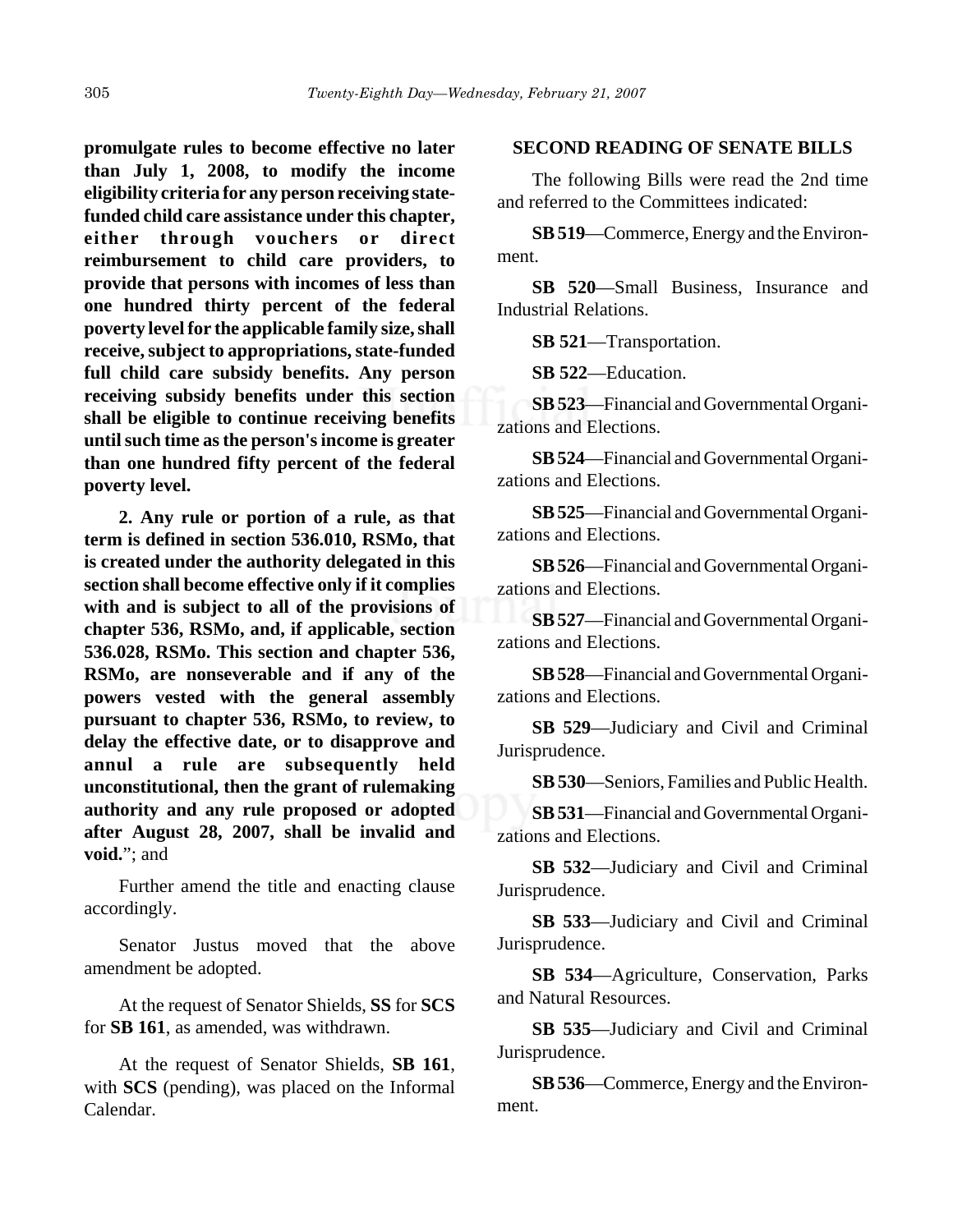**SB 537**—Financial and Governmental Organizations and Elections.

**SB 538**—Agriculture, Conservation, Parks and Natural Resources.

**SB 539**—Education.

**SB 540**—Ways and Means.

**SB 541**—Economic Development, Tourism and Local Government.

**SB 542**—Financial and Governmental Organizations and Elections.

On motion of Senator Shields, the Senate recessed until 3:00 p.m.

### **RECESS**

The time of recess having expired, the Senate was called to order by Senator Rupp.

Senator Shields announced that photographers from KOMU-TV were given permission to take pictures in the Senate Chamber today.

### **RESOLUTIONS**

Senator Lager offered Senate Resolution No. 452, regarding the Ninetieth Birthday of Paul D. Burgess, Union Star, which was adopted.

Senator Lager offered Senate Resolution No. 453, regarding the Ninety-fifth Birthday of Ed Richards, Oregon, which was adopted.

Senator McKenna offered Senate Resolution No. 454, regarding Robert Anson Heinlein, Butler, which was adopted.

Senators Bray, Coleman, Days, Gibbons, Green, Griesheimer, Gross, Kennedy, Loudon, McKenna, Rupp and Smith offered Senate Resolution No. 455, regarding Barbara Bennett, Saint Louis, which was adopted.

Senator Justus offered Senate Resolution No. 456, regarding Robert Stephens, Kansas City, which was adopted.

Senator Vogel offered the following resolution:

#### SENATE RESOLUTION NO. 457

WHEREAS, the General Assembly deems it worthy to support and encourage any of those programs which exist to provide Missouri's senior citizens with an opportunity to utilize their experience and knowledge in a positive and meaningful way; and

WHEREAS, the General Assembly also deems it worthy to support those programs which are designed to provide participants with opportunities to develop better citizenship and leadership qualities; and

WHEREAS, the Silver Haired Legislature is a program which helps to ensure that senior citizens have a voice in state government while giving its participants a unique insight into the legislative process; and

WHEREAS, the General Assembly has a long tradition of granting the use of its Chambers to such programs:

NOW, THEREFORE, BE IT RESOLVED that the Missouri Senate hereby grant the participants of the Silver Haired Legislature permission to use the Senate Chamber for the purpose of their regular session from 8:00 a.m. to 4:30 p.m. on October 25, 2007 and from 8:00 a.m. to 12 noon on October 26, 2007.

Senator Vogel requested unanimous consent of the Senate that the rules be suspended for the purpose of taking **SR 457** up for adoption, which request was granted.

On motion of Senator Vogel, **SR 457** was adopted.

Senator Shoemyer offered Senate Resolution No. 458, regarding Gary Leu, Shelbina, which was adopted.

Senator Green offered Senate Resolution No. 459, regarding Florissant Mayor Robert G. Lowery, Sr., which was adopted.

Senator Crowell offered Senate Resolution No. 460, regarding Dan Brown, which was adopted.

Senator Crowell offered Senate Resolution No. 461, regarding David Brummel, which was adopted.

Senator Crowell offered Senate Resolution No. 462, regarding Julie Walker, which was adopted.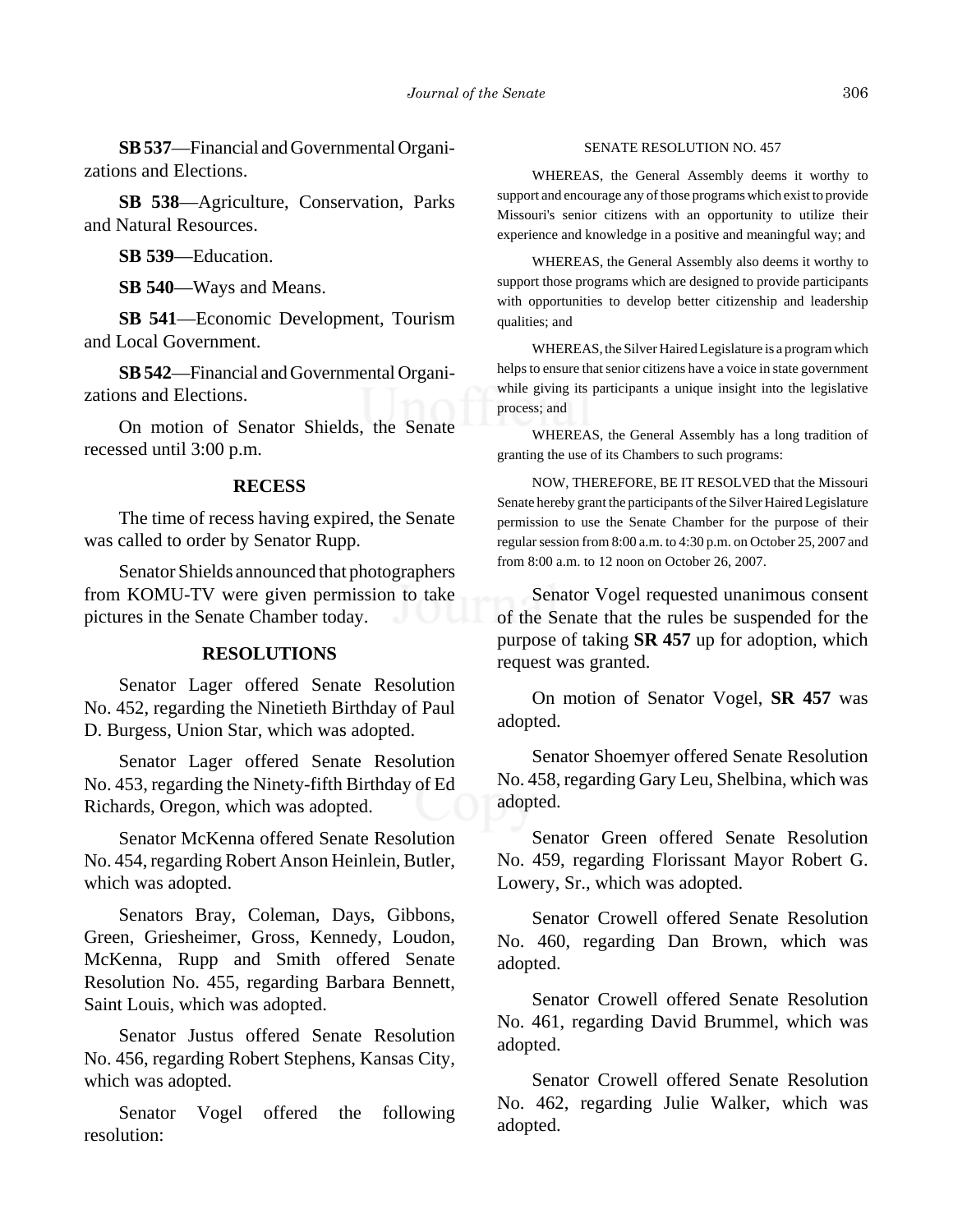### **MESSAGES FROM THE GOVERNOR**

The following message was received from the Governor, reading of which was waived:

> OFFICE OF THE GOVERNOR State of Missouri Jefferson City 65101

> > February 21, 2007

TO THE SENATE OF THE 94th GENERAL ASSEMBLY OF THE STATE OF MISSOURI:

I have the honor to transmit to you herewith for your advice and consent the following appointment:

James Buford, Republican, 1 Kingsbury Place, Saint Louis City, Missouri 63112, as a member of the Missouri State University Board of Governors, for a term ending January 1, 2009, and until his successor is duly appointed and qualified; vice, James Buford, withdrawn.

> Respectfully submitted, MATT BLUNT

President Pro Tem Gibbons referred the above appointment to the Committee on Gubernatorial Appointments.

### **THIRD READING OF SENATE BILLS**

**SCS** for **SB 339**, entitled:

# SENATE COMMITTEE SUBSTITUTE FOR SENATE BILL NO. 339

An Act to repeal section 290.250, RSMo, and to enact in lieu thereof eight new sections relating to public contracts, with penalty provisions.

Was taken up by Senator Mayer.

On motion of Senator Mayer, **SCS** for **SB 339** was read the 3rd time and passed by the following vote:

#### YEAS—Senators

| <b>Barnitz</b> | Bartle         | <b>Bray</b> | Callahan      |
|----------------|----------------|-------------|---------------|
| Champion       | <b>Clemens</b> | Coleman     | Crowell       |
| Engler         | Gibbons        | Goodman     | Graham        |
| Green          | Griesheimer    | Gross       | <b>Justus</b> |
| Kennedy        | Koster         | Lager       | Loudon        |
| Mayer          | McKenna        | Nodler      | Purgason      |

| Ridgeway  | Rupp  | Scott    | Shields |
|-----------|-------|----------|---------|
| Shoemyer  | Smith | Stouffer | Vogel   |
| Wilson—33 |       |          |         |

NAYS—Senators—None

Absent—Senators—None

Absent with leave—Senator Days—1

Vacancies—None

The President declared the bill passed.

On motion of Senator Mayer, title to the bill was agreed to.

Senator Mayer moved that the vote by which the bill passed be reconsidered.

Senator Shields moved that motion lay on the table, which motion prevailed.

### **REPORTS OF STANDING COMMITTEES**

Senator Shields, Chairman of the Committee on Rules, Joint Rules, Resolutions and Ethics, submitted the following report:

Mr. President: Your Committee on Rules, Joint Rules, Resolutions and Ethics, to which was referred **SS** for **SCS** for **SBs 49**, **65**, **210** and **251**, begs leave to report that it has examined the same and finds that the bill has been truly perfected and that the printed copies furnished the Senators are correct.

### **THIRD READING OF SENATE BILLS**

**SB 420**, with **SCS**, introduced by Senator Gibbons, et al, entitled:

An Act to repeal section 644.021, RSMo, and to enact in lieu thereof one new section relating to membership on the clean water commission.

Was called from the Consent Calendar and taken up.

**SCS** for **SB 420**, entitled: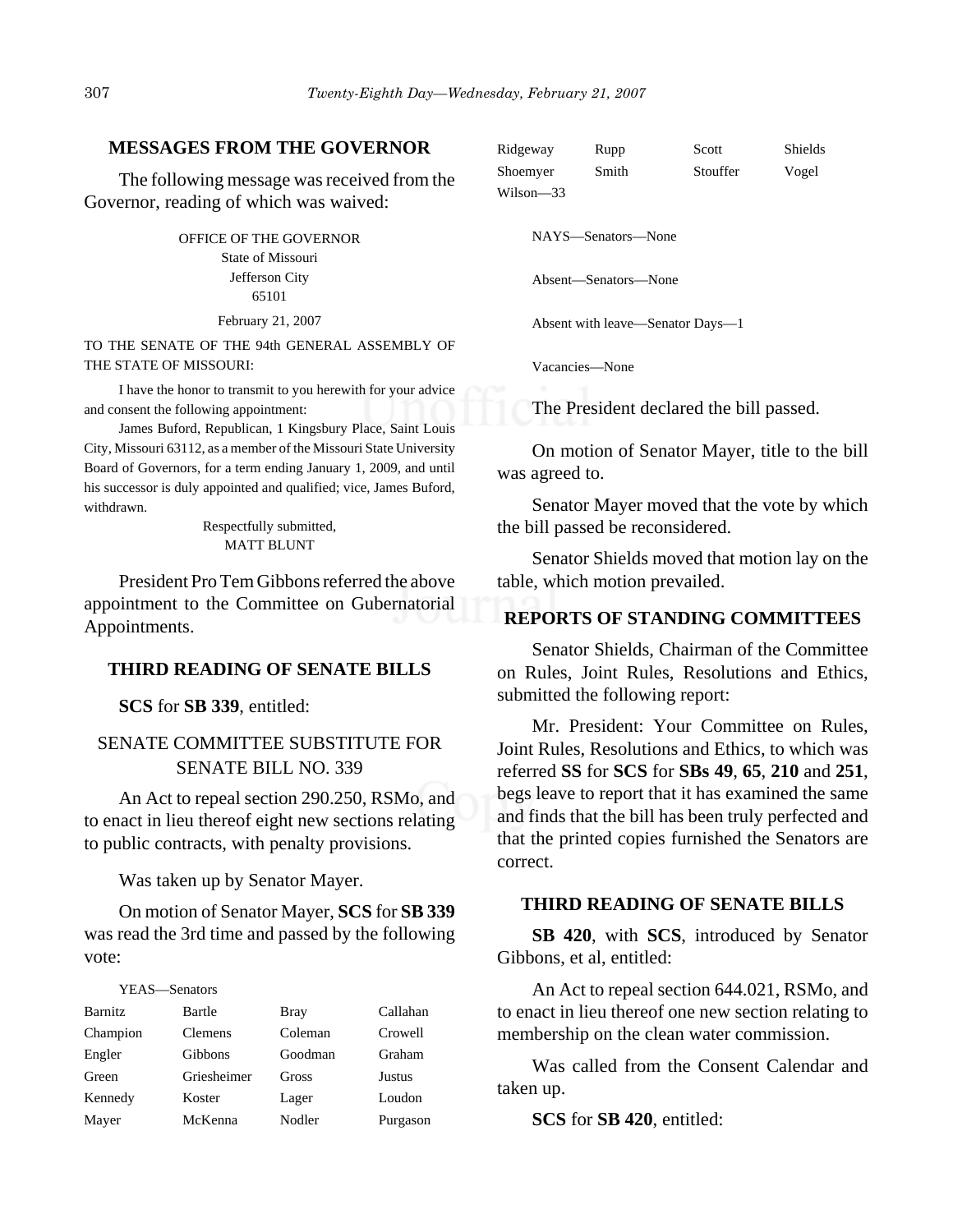# SENATE COMMITTEE SUBSTITUTE FOR SENATE BILL NO. 420

An Act to repeal section 644.021, RSMo, and to enact in lieu thereof one new section relating to membership on the clean water commission, with an emergency clause.

Was taken up.

Senator Gibbons moved that **SCS** for **SB 420** be adopted, which motion prevailed.

On motion of Senator Gibbons, **SCS** for **SB 420** was read the 3rd time and passed by the following vote:

| <b>Barnitz</b> | Bartle         | <b>Bray</b> | Callahan |
|----------------|----------------|-------------|----------|
| Champion       | <b>Clemens</b> | Coleman     | Crowell  |
| Days           | Engler         | Gibbons     | Goodman  |
| Graham         | Green          | Griesheimer | Gross    |
| <b>Justus</b>  | Kennedy        | Koster      | Lager    |
| Loudon         | Mayer          | McKenna     | Nodler   |
| Purgason       | Ridgeway       | Rupp        | Scott    |
| <b>Shields</b> | Shoemyer       | Smith       | Stouffer |
| Vogel          | Wilson-34      |             |          |

NAYS—Senators—None

Absent—Senators—None

Absent with leave—Senators—None

Vacancies—None

The President declared the bill passed.

The emergency clause was adopted by the following vote:

| YEAS—Senators  |                |                |          |
|----------------|----------------|----------------|----------|
| <b>Barnitz</b> | Bartle         | Bray           | Callahan |
| Champion       | <b>Clemens</b> | Coleman        | Crowell  |
| Days           | Engler         | <b>Gibbons</b> | Goodman  |
| Graham         | Green          | Griesheimer    | Gross    |
| Justus         | Kennedy        | Koster         | Lager    |
| Loudon         | Mayer          | McKenna        | Nodler   |
| Purgason       | Ridgeway       | Rupp           | Scott    |

| <b>Shields</b><br>Smith<br>Shoemyer |  | Stouffer |
|-------------------------------------|--|----------|
|-------------------------------------|--|----------|

Vogel Wilson—34

NAYS—Senators—None

Absent—Senators—None

Absent with leave—Senators—None

Vacancies—None

On motion of Senator Gibbons, title to the bill was agreed to.

Senator Gibbons moved that the vote by which the bill passed be reconsidered.

Senator Shields moved that motion lay on the table, which motion prevailed.

**SB 264**, introduced by Senator Green, entitled:

An Act to repeal section 235.210, RSMo, and to enact in lieu thereof one new section relating to street light maintenance.

Was called from the Consent Calendar and taken up.

On motion of Senator Green, **SB 264** was read the 3rd time and passed by the following vote:

| YEAS—Senators                              |                |                |          |
|--------------------------------------------|----------------|----------------|----------|
| <b>Barnitz</b>                             | Bartle         | Bray           | Callahan |
| Champion                                   | <b>Clemens</b> | Coleman        | Crowell  |
| Days                                       | Engler         | <b>Gibbons</b> | Goodman  |
| Graham                                     | Green          | Griesheimer    | Gross    |
| Justus                                     | Kennedy        | Koster         | Lager    |
| Loudon                                     | Mayer          | McKenna        | Nodler   |
| Purgason                                   | Ridgeway       | Rupp           | Scott    |
| <b>Shields</b>                             | Shoemyer       | Smith          | Stouffer |
| Vogel                                      | Wilson—34      |                |          |
| NAYS—Senators—None<br>Absent—Senators—None |                |                |          |

Absent with leave—Senators—None

Vacancies—None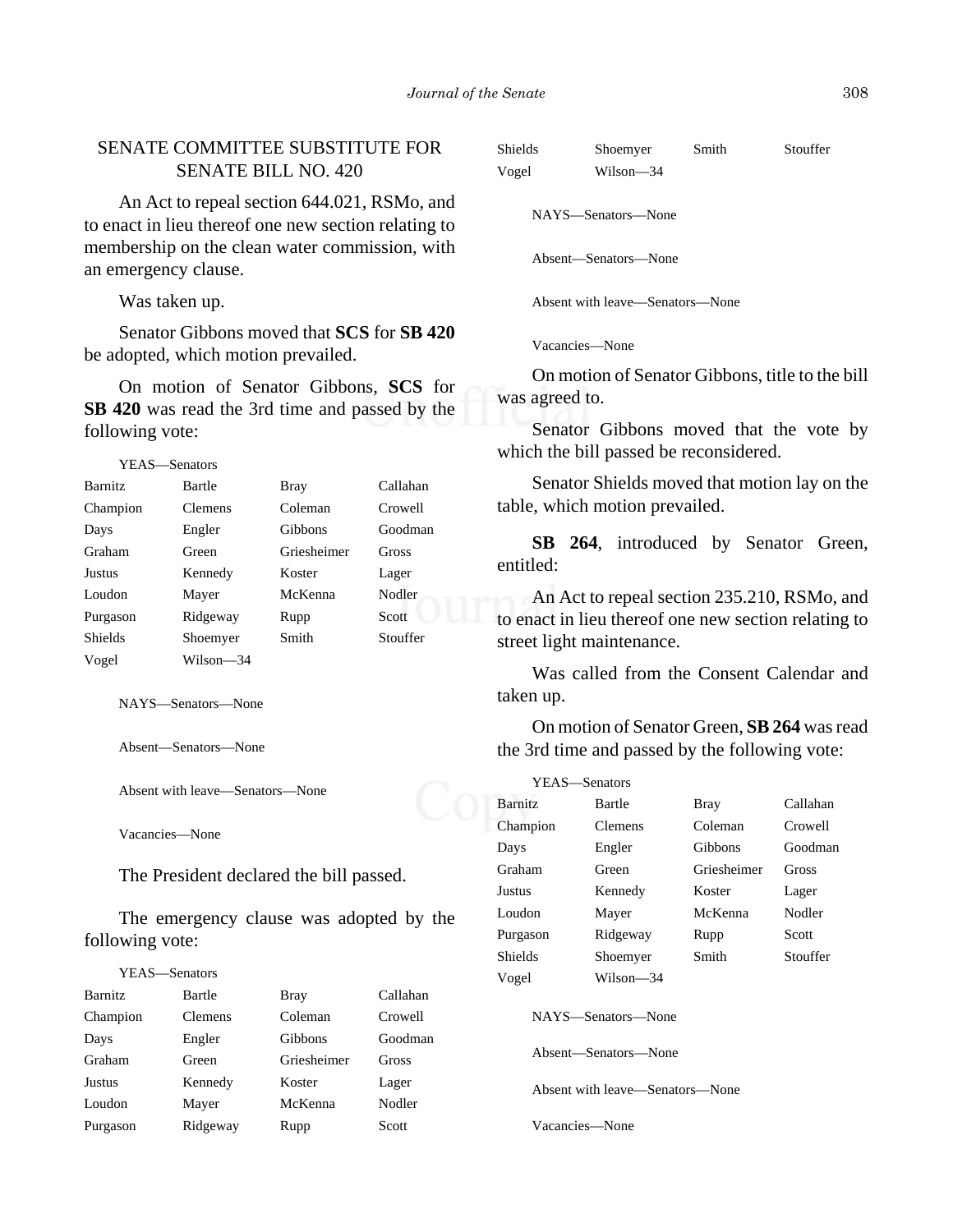The President declared the bill passed.

On motion of Senator Green, title to the bill was agreed to.

Senator Green moved that the vote by which the bill passed be reconsidered.

Senator Shields moved that motion lay on the table, which motion prevailed.

**SB 288**, with **SCS**, introduced by Senator Engler, entitled:

An Act to authorize the conveyance of certain state properties, with an emergency clause.

Was called from the Consent Calendar and taken up.

**SCS** for **SB 288**, entitled:

# SENATE COMMITTEE SUBSTITUTE FOR SENATE BILL NO. 288

An Act to authorize the conveyance of certain state properties, with an emergency clause.

Was taken up.

Senator Engler moved that **SCS** for **SB 288** be adopted, which motion prevailed.

On motion of Senator Engler, **SCS** for **SB 288** was read the 3rd time and passed by the following vote:

YEAS—Senators

| <b>Barnitz</b> | Bartle         | Bray           | Callahan |
|----------------|----------------|----------------|----------|
| Champion       | <b>Clemens</b> | Coleman        | Crowell  |
| Days           | Engler         | <b>Gibbons</b> | Goodman  |
| Graham         | Green          | Griesheimer    | Gross    |
| Justus         | Kennedy        | Koster         | Lager    |
| Loudon         | Mayer          | McKenna        | Nodler   |
| Purgason       | Ridgeway       | Rupp           | Scott    |
| <b>Shields</b> | Shoemyer       | Smith          | Stouffer |
| Vogel          | Wilson—34      |                |          |

NAYS—Senators—None

Absent—Senators—None

Absent with leave—Senators—None

Vacancies—None

The President declared the bill passed.

The emergency clause was adopted by the following vote:

| YEAS—Senators  |          |          |           |
|----------------|----------|----------|-----------|
| Bartle         | Callahan | Champion | Clemens   |
| Coleman        | Crowell  | Days     | Engler    |
| <b>Gibbons</b> | Goodman  | Graham   | Green     |
| Griesheimer    | Gross    | Justus   | Kennedy   |
| Koster         | Lager    | Loudon   | Mayer     |
| McKenna        | Nodler   | Purgason | Ridgeway  |
| Rupp           | Scott    | Shields  | Shoemyer  |
| Smith          | Stouffer | Vogel    | Wilson—32 |

NAYS—Senator Barnitz—1

Absent—Senator Bray—1

Absent with leave—Senators—None

Vacancies—None

On motion of Senator Engler, title to the bill was agreed to.

Senator Engler moved that the vote by which the bill passed be reconsidered.

Senator Shields moved that motion lay on the table, which motion prevailed.

**SB 298**, introduced by Senator Engler, entitled:

An Act to repeal section 206.090, RSMo, and to enact in lieu thereof one new section relating to hospital districts.

Was called from the Consent Calendar and taken up.

On motion of Senator Engler, **SB 298** was read the 3rd time and passed by the following vote:

| YEAS—Senators |        |      |          |
|---------------|--------|------|----------|
| Barnitz       | Bartle | Bray | Callahan |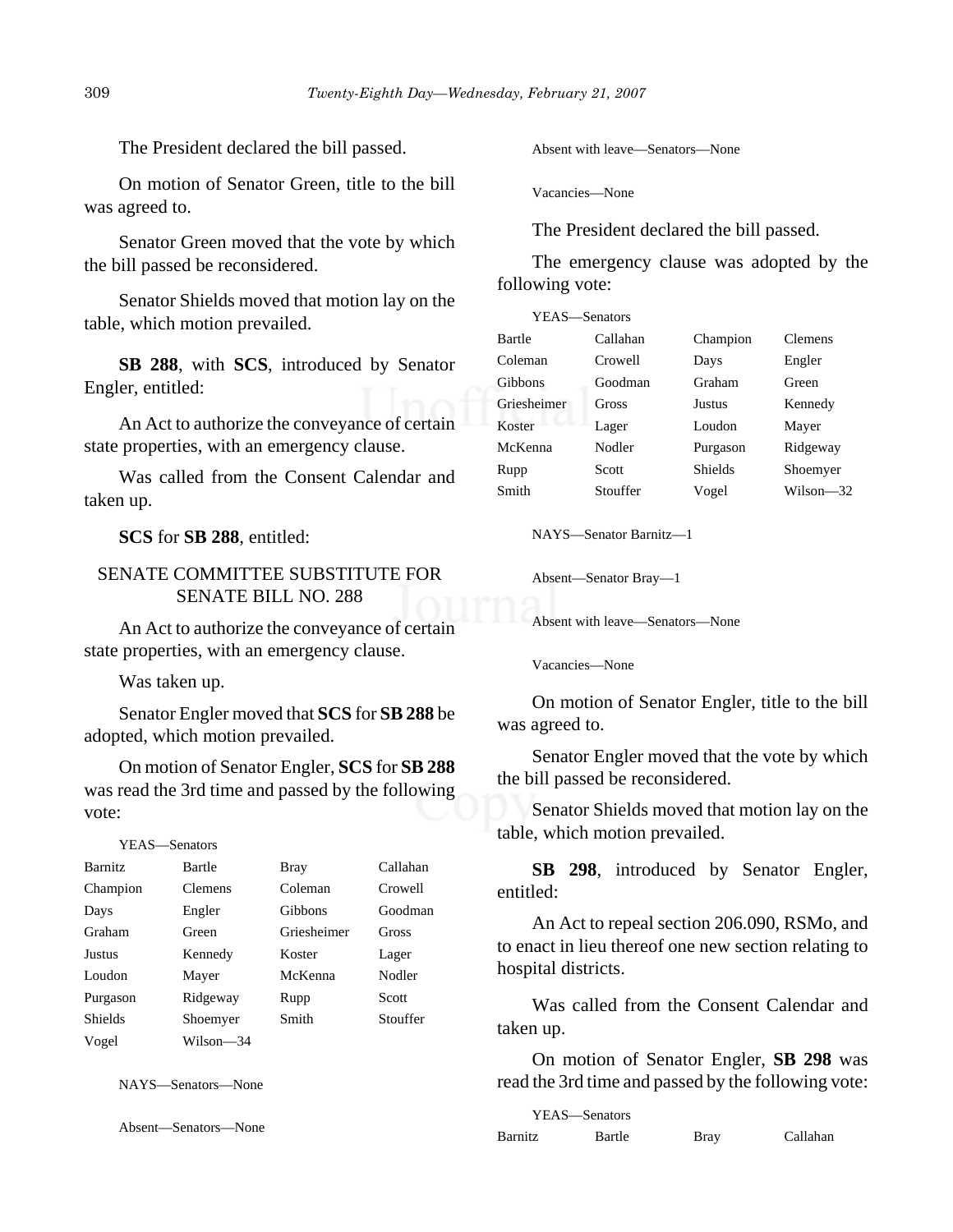| Champion       | <b>Clemens</b> | Coleman     | Crowell  | W |
|----------------|----------------|-------------|----------|---|
| Days           | Engler         | Gibbons     | Goodman  |   |
| Graham         | Green          | Griesheimer | Gross    |   |
| Justus         | Kennedy        | Koster      | Lager    |   |
| Loudon         | Mayer          | McKenna     | Nodler   |   |
| Purgason       | Ridgeway       | Rupp        | Scott    |   |
| <b>Shields</b> | Shoemyer       | Smith       | Stouffer |   |
| Vogel          | Wilson—34      |             |          |   |

NAYS—Senators—None

Absent—Senators—None

Absent with leave—Senators—None

Vacancies—None

The President declared the bill passed.

On motion of Senator Engler, title to the bill was agreed to.

Senator Engler moved that the vote by which the bill passed be reconsidered.

Senator Shields moved that motion lay on the table, which motion prevailed.

**SB 322**, introduced by Senator Engler, entitled:

An Act to repeal section 304.190, RSMo, and to enact in lieu thereof one new section relating to commercial zones.

Was called from the Consent Calendar and taken up.

On motion of Senator Engler, **SB 322** was read the 3rd time and passed by the following vote:

### YEAS—Senators

| <b>Barnitz</b> | Bartle         | Callahan | Champion |
|----------------|----------------|----------|----------|
| <b>Clemens</b> | Coleman        | Crowell  | Days     |
| Engler         | <b>Gibbons</b> | Goodman  | Graham   |
| Green          | Griesheimer    | Gross    | Justus   |
| Kennedy        | Koster         | Lager    | Loudon   |
| Mayer          | McKenna        | Nodler   | Purgason |
| Ridgeway       | Rupp           | Scott    | Shields  |
| Shoemyer       | Smith          | Stouffer | Vogel    |

 $Vilson$ —33

NAYS—Senator Bray—1

Absent—Senators—None

Absent with leave—Senators—None

Vacancies—None

The President declared the bill passed.

On motion of Senator Engler, title to the bill was agreed to.

Senator Engler moved that the vote by which the bill passed be reconsidered.

Senator Shields moved that motion lay on the table, which motion prevailed.

**SB 198**, with **SCS**, introduced by Senator Mayer, entitled:

An Act to repeal section 253.095, RSMo, and to enact in lieu thereof one new section relating to state parks.

Was called from the Consent Calendar and taken up.

**SCS** for **SB 198**, entitled:

# SENATE COMMITTEE SUBSTITUTE FOR SENATE BILL NO. 198

An Act to repeal section 253.095, RSMo, and to enact in lieu thereof one new section relating to park services.

Was taken up.

Senator Mayer moved that **SCS** for **SB 198** be adopted, which motion prevailed.

On motion of Senator Mayer, **SCS** for **SB 198** was read the 3rd time and passed by the following vote:

| YEAS—Senators  |         |          |          |
|----------------|---------|----------|----------|
| Bartle         | Bray    | Callahan | Champion |
| <b>Clemens</b> | Crowell | Days     | Engler   |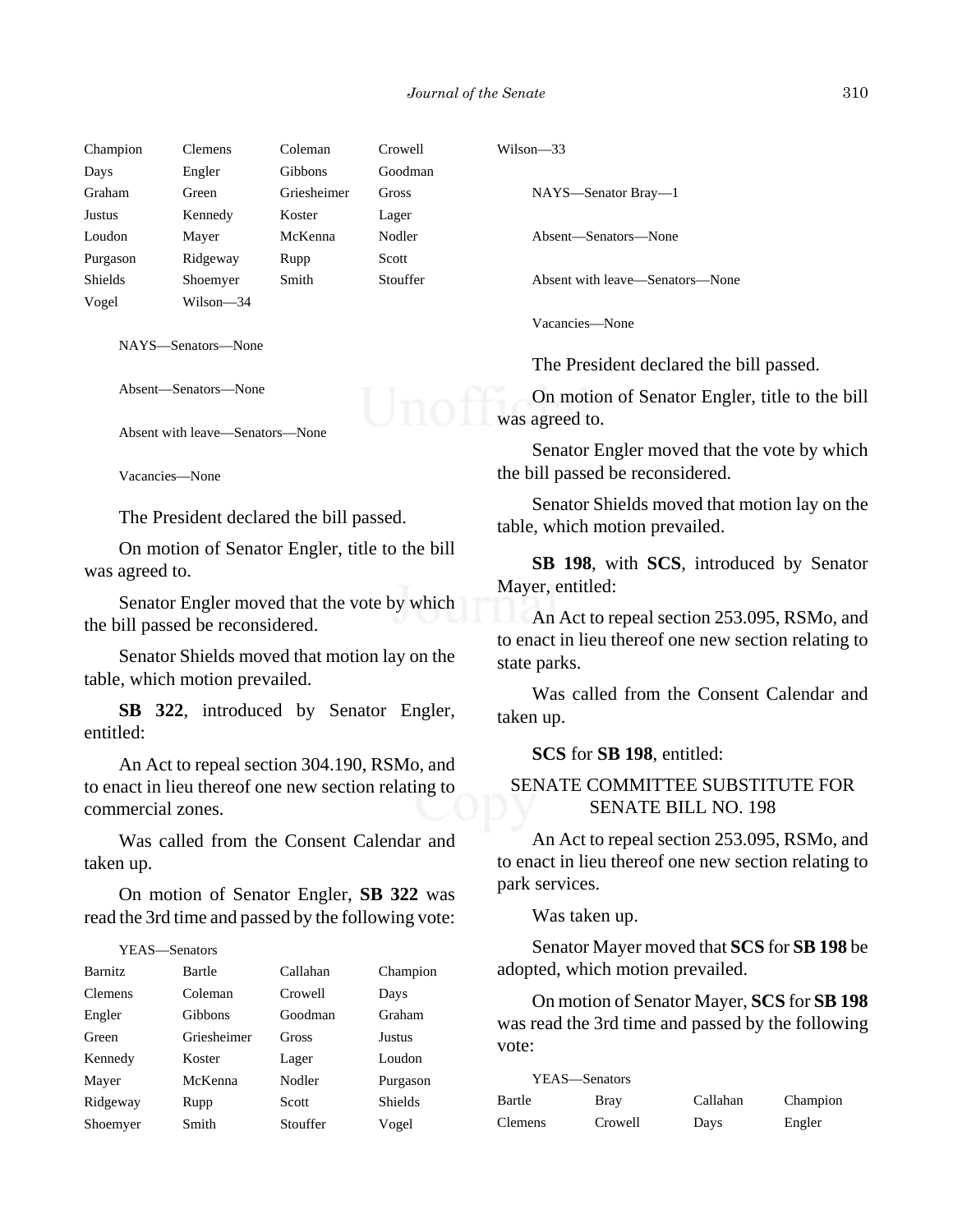| Gibbons     | Goodman  | Graham         | Green     |
|-------------|----------|----------------|-----------|
| Griesheimer | Gross    | Justus         | Kennedy   |
| Koster      | Lager    | Loudon         | Mayer     |
| McKenna     | Nodler   | Purgason       | Ridgeway  |
| Rupp        | Scott    | <b>Shields</b> | Shoemyer  |
| Smith       | Stouffer | Vogel          | Wilson—32 |
|             |          |                |           |

NAYS—Senators—None

Absent—Senators Barnitz Coleman—2

Absent with leave—Senators—None

Vacancies—None

The President declared the bill passed.

On motion of Senator Mayer, title to the bill was agreed to.

Senator Mayer moved that the vote by which the bill passed be reconsidered.

Senator Shields moved that motion lay on the table, which motion prevailed.

**SB 127**, introduced by Senator Mayer, entitled:

An Act to repeal section 104.040, RSMo, and to enact in lieu thereof one new section relating to the highway patrol retirement system.

Was called from the Consent Calendar and taken up.

On motion of Senator Mayer, **SB 127** was read the 3rd time and passed by the following vote:

```
YEAS—Senators
Bartle Bray Callahan Champion
Clemens Coleman Crowell Days
Engler Gibbons Goodman Graham
Green Griesheimer Gross Justus
Kennedy Koster Lager Loudon
Mayer McKenna Nodler Purgason
Ridgeway Rupp Scott Shields
Shoemyer Smith Stouffer Vogel
Wilson—33
```
NAYS—Senators—None

Absent—Senator Barnitz—1

Absent with leave—Senators—None

Vacancies—None

The President declared the bill passed.

On motion of Senator Mayer, title to the bill was agreed to.

Senator Mayer moved that the vote by which the bill passed be reconsidered.

Senator Shields moved that motion lay on the table, which motion prevailed.

**SB 401**, introduced by Senator Crowell, entitled:

An Act to repeal sections 104.344 and 104.1090, RSMo, and to enact in lieu thereof three new sections relating to purchase of creditable prior service by members of the Missouri state employees' retirement system and the Missouri department of transportation and highway patrol employees' retirement system.

Was called from the Consent Calendar and taken up.

On motion of Senator Crowell, **SB 401** was read the 3rd time and passed by the following vote:

| YEAS—Senators  |           |             |          |
|----------------|-----------|-------------|----------|
| <b>Barnitz</b> | Bartle    | <b>Bray</b> | Callahan |
| Champion       | Clemens   | Coleman     | Crowell  |
| Days           | Engler    | Gibbons     | Goodman  |
| Graham         | Green     | Griesheimer | Gross    |
| Justus         | Kennedy   | Koster      | Lager    |
| Loudon         | Mayer     | McKenna     | Nodler   |
| Purgason       | Ridgeway  | Rupp        | Scott    |
| Shields        | Shoemyer  | Smith       | Stouffer |
| Vogel          | Wilson—34 |             |          |

NAYS—Senators—None

Absent—Senators—None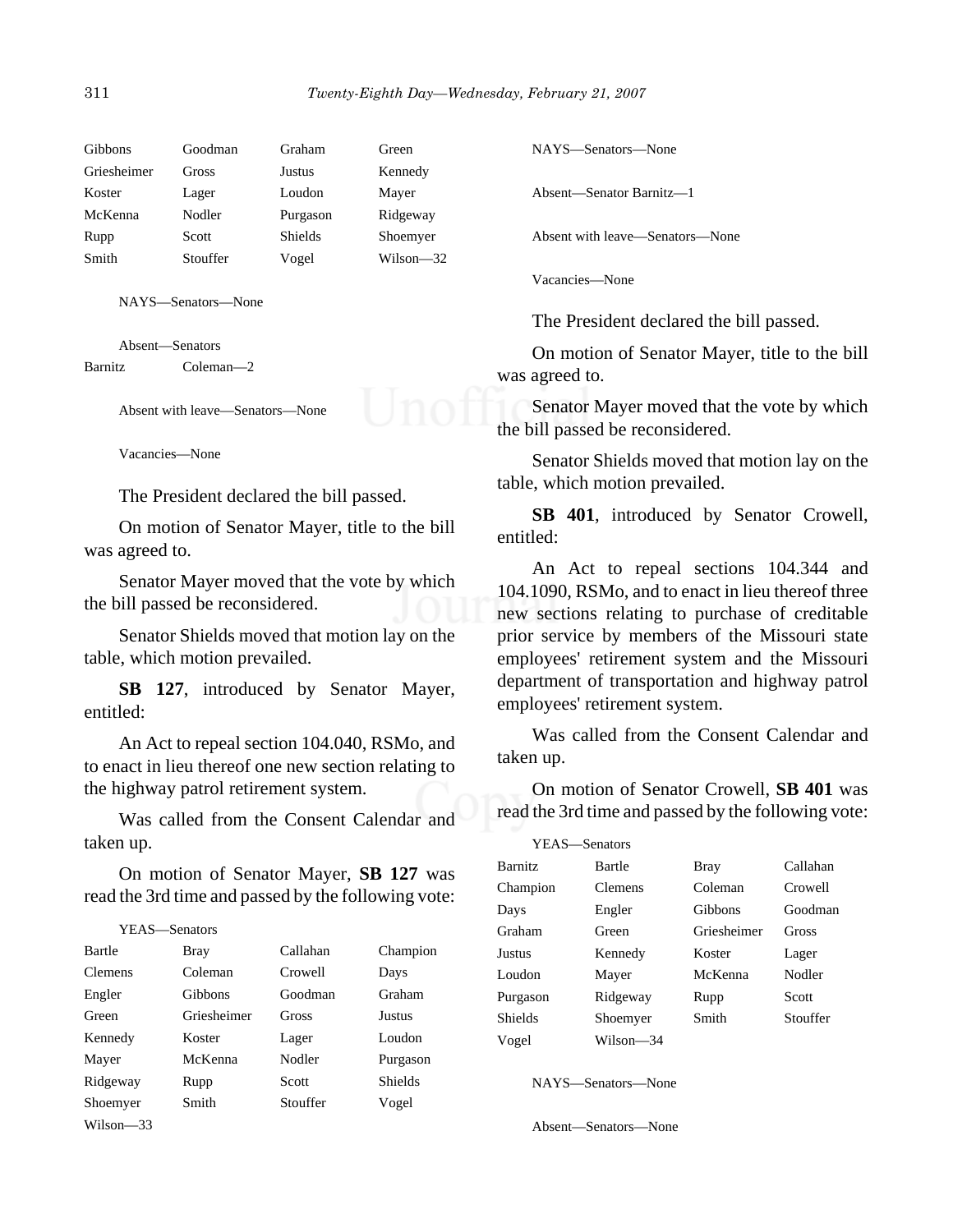Absent with leave—Senators—None

Vacancies—None

The President declared the bill passed.

On motion of Senator Crowell, title to the bill was agreed to.

Senator Crowell moved that the vote by which the bill passed be reconsidered.

Senator Shields moved that motion lay on the table, which motion prevailed.

**SB 402**, introduced by Senator Crowell, entitled:

An Act to repeal sections 104.395, 104.1012, 104.1015, 104.1024, 104.1027, and 104.1072, RSMo, and to enact in lieu thereof six new sections relating to retirement plan election options.

Was called from the Consent Calendar and taken up.

On motion of Senator Crowell, **SB 402** was read the 3rd time and passed by the following vote:

YEAS—Senators

| <b>Barnitz</b> | Bartle    | <b>Bray</b>    | Callahan     |
|----------------|-----------|----------------|--------------|
| Champion       | Clemens   | Coleman        | Crowell      |
| Days           | Engler    | <b>Gibbons</b> | Goodman      |
| Graham         | Green     | Griesheimer    | <b>Gross</b> |
| Justus         | Kennedy   | Koster         | Lager        |
| Loudon         | Mayer     | McKenna        | Nodler       |
| Purgason       | Ridgeway  | Rupp           | Scott        |
| <b>Shields</b> | Shoemyer  | Smith          | Stouffer     |
| Vogel          | Wilson-34 |                |              |

NAYS—Senators—None

Absent—Senators—None

Absent with leave—Senators—None

Vacancies—None

The President declared the bill passed.

On motion of Senator Crowell, title to the bill

was agreed to.

Senator Crowell moved that the vote by which the bill passed be reconsidered.

Senator Shields moved that motion lay on the table, which motion prevailed.

**SB 403**, introduced by Senator Crowell, entitled:

An Act to repeal sections 104.312 and 104.1051, RSMo, and to enact in lieu thereof two new sections relating to orders for division of benefits under the Missouri state employees' retirement system.

Was called from the Consent Calendar and taken up.

On motion of Senator Crowell, **SB 403** was read the 3rd time and passed by the following vote:

| YEAS—Senators  |                |             |              |
|----------------|----------------|-------------|--------------|
| <b>Barnitz</b> | Bartle         | <b>Bray</b> | Callahan     |
| Champion       | <b>Clemens</b> | Coleman     | Crowell      |
| Days           | Engler         | Gibbons     | Goodman      |
| Graham         | Green          | Griesheimer | <b>Gross</b> |
| Justus         | Kennedy        | Koster      | Lager        |
| Loudon         | Mayer          | McKenna     | Nodler       |
| Purgason       | Ridgeway       | Rupp        | Scott        |
| Shields        | Shoemyer       | Smith       | Stouffer     |
| Vogel          | Wilson-34      |             |              |

NAYS—Senators—None

Absent—Senators—None

Absent with leave—Senators—None

Vacancies—None

The President declared the bill passed.

On motion of Senator Crowell, title to the bill was agreed to.

Senator Crowell moved that the vote by which the bill passed be reconsidered.

Senator Shields moved that motion lay on the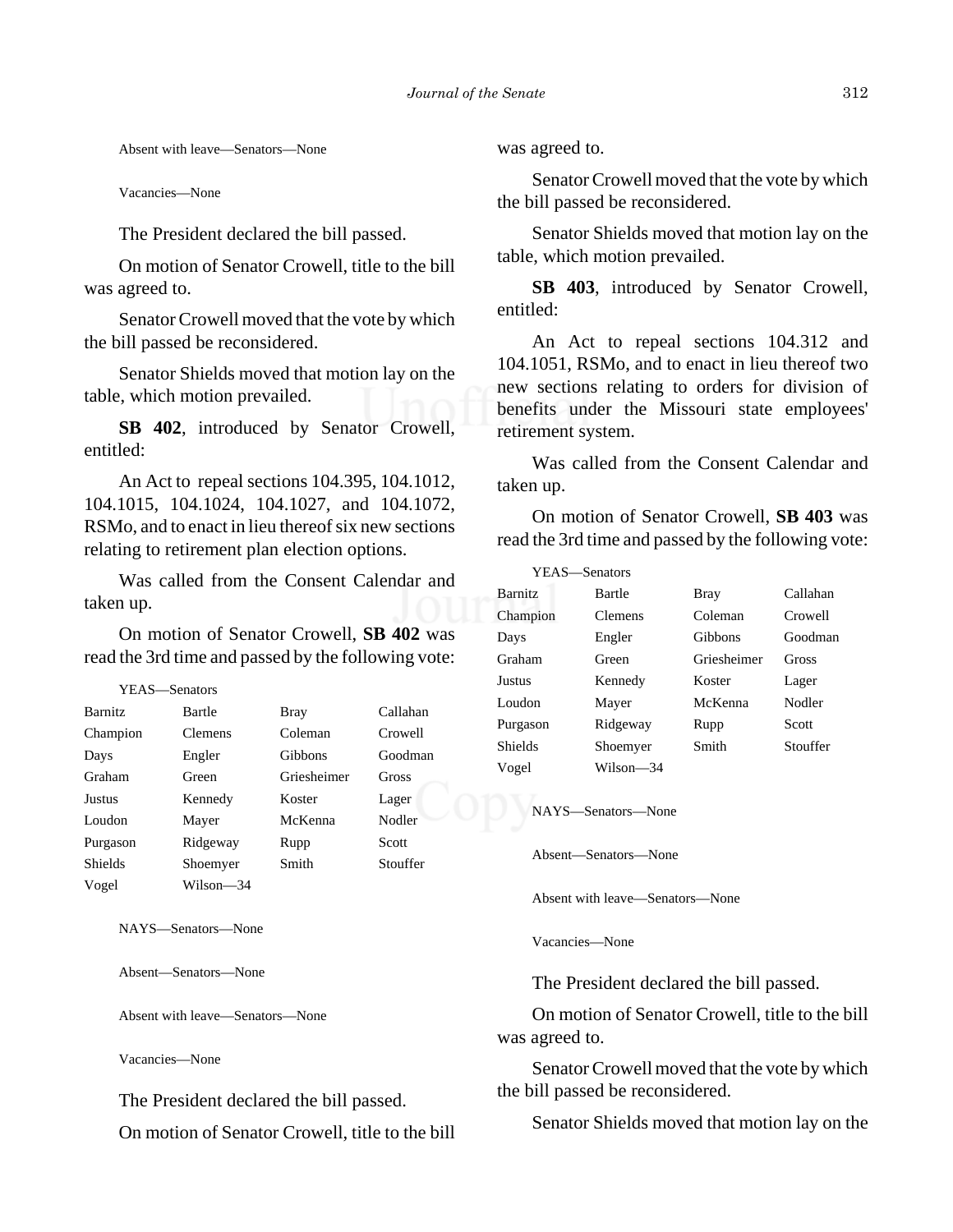#### table, which motion prevailed.

**SB 404**, introduced by Senator Crowell, entitled:

An Act to repeal sections 104.380 and 104.1039, RSMo, and to enact in lieu thereof two new sections relating to the reemployment of retired members of the Missouri state employees' retirement system.

Was called from the Consent Calendar and taken up.

On motion of Senator Crowell, **SB 404** was read the 3rd time and passed by the following vote:

#### YEAS—Senators

| Bartle         | <b>Bray</b>    | Callahan | Champion       |
|----------------|----------------|----------|----------------|
| <b>Clemens</b> | Coleman        | Crowell  | Days           |
| Engler         | <b>Gibbons</b> | Goodman  | Graham         |
| Green          | Griesheimer    | Gross    | <b>Justus</b>  |
| Kennedy        | Koster         | Lager    | Loudon         |
| Mayer          | McKenna        | Nodler   | Purgason       |
| Ridgeway       | Rupp           | Scott    | <b>Shields</b> |
| Smith          | Stouffer       | Vogel    | Wilson—32      |

NAYS—Senator Barnitz—1

Absent—Senator Shoemyer—1

Absent with leave—Senators—None

Vacancies—None

The President declared the bill passed.

On motion of Senator Crowell, title to the bill was agreed to.

Senator Crowell moved that the vote by which the bill passed be reconsidered.

Senator Shields moved that motion lay on the table, which motion prevailed.

### **COMMUNICATIONS**

Senator Bray submitted the following:

Terry Spieler Senate Secretary Missouri State Senate State Capitol Building, Room 325 Jefferson City, MO 65101 Dear Ms. Spieler,

In accordance with Rule 45, I am writing to object to the placement of SB 275 on the Consent Calendar. This bill is too controversial to qualify as a consent bill and therefore should be removed as such and returned to the Financial & Governmental Organizations and Elections Committee.

> Sincerely, /s/ Joan Bray Joan Bray

### Also,

President Pro Tem Gibbons submitted the following:

February 21, 2007

Mrs. Terry Spieler Secretary of the Missouri Senate State Capitol, Room 325 Jefferson City, MO 65101 Dear Terry: I am hereby resigning from the Joint Committee on Tax Policy. Yours truly,

/s/ Michael R. Gibbons MICHAEL R. GIBBONS

### Also,

February 21, 2007

Mrs. Terry Spieler Secretary of the Missouri Senate State Capitol, Room 325 Jefferson City, MO 65101

**RE: Appointment to the Joint Committee on Tax Policy** Dear Terry:

I am appointing Senator Brad Lager to the Joint Committee on Tax Policy to replace Senator Michael Gibbons.

If you have any questions, please feel free to contact me at your earliest convenience.

> Yours truly, /s/ Michael R. Gibbons MICHAEL R. GIBBONS President Pro Tem

February 21, 2007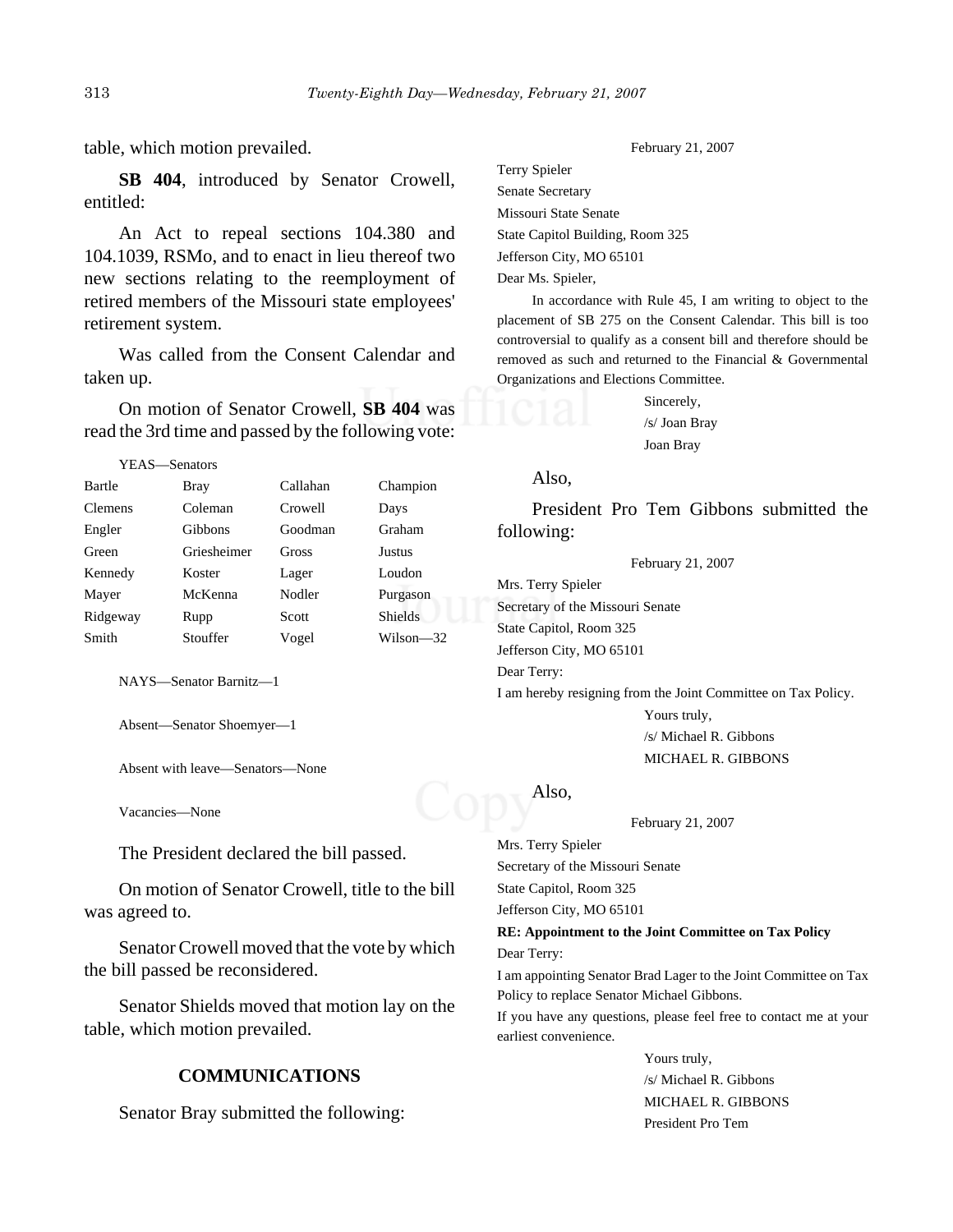### **INTRODUCTIONS OF GUESTS**

Senator Crowell introduced to the Senate, the Physician of the Day, Dr. Thomas C. Sparkman, M.D., his wife, Carol, and their grandchildren, Thomas and Blake, Cape Girardeau; and Thomas and Blake were made honorary pages.

On behalf of Senator Loudon and himself, Senator Kennedy introduced to the Senate, Major Neal Richardson, Major Patty Richardson and Captain Randy Polsley, St. Louis.

On behalf of Senator Rupp and himself, Senator Gross introduced to the Senate, Sheri Stormer, Jim Ottemeyer, Stephen Phelps, Rose Mack, Mike Bounds, Jeff Chapple, Jonathan Easterling, Jeffrey Adams, Tryla Brown, Troy Comiskey, Tim Culwell, Kristy Baumgart, Greg Dohrman, Dale Dothage, Sharon Dunn, Traci Everman, Jonathan Fallert, Deena Fischer, Melissa Gehm, Johnny Glenn, Scott Mathys, Teresa McGuff, Dale Meracle, Bob Mochel, Brian Pieper, Sarah Politowski-Hefner, Jeffrey Pomeroy, Joseph Prosser, Greg Roeback, Christine Rutherford, Susan Spencer and Mary Wilson, representatives of Vision St. Charles County Leadership.

Senator Gibbons introduced to the Senate, volunteers from the Missouri Chapter of the March of Dimes.

Senator Nodler introduced to the Senate, Jim Stuart and students Cameron Cote, Taylor Dolence, Marji Ducommun, Angela Cole, Ian Lis, Justin Fox, Taleah Smith, Adrianna Jones, Wade Browning, Kendal Daniel and Jeremiah Born, Neosho High School.

Senator Ridgeway introduced to the Senate, Rebecca Dickson Simmons, LMSW, and volunteers for the Salvation Army, Kansas City.

Senator Gibbons introduced to the Senate, Kevin Drollinger, Executive Director, members of the board and staff of Epworth Children and Family Services, Webster Groves.

Senator Smith introduced to the Senate, Aaron Jennings, Washington, D.C.

Senator Gibbons introduced to the Senate, Kari Brown, St. Louis.

Senator Justus introduced to the Senate, Sister Pat Kenoyer, Kansas City.

On behalf of Senator Rupp, the President introduced to the Senate, Honora Burnett, Boulder, Colorado.

Senator Griesheimer introduced to the Senate, Gerry Bayless, Labadie.

On motion of Senator Shields, the Senate adjourned under the rules.

# SENATE CALENDAR \_\_\_\_\_\_

# TWENTY-NINTH DAY– THURSDAY, FEBRUARY 22, 2007 \_\_\_\_\_\_

### FORMAL CALENDAR

### SECOND READING OF SENATE BILLS

SB 543-Stouffer SB 544-Shoemyer SB 545-Lager

SB 546-Bray, et al SB 547-Griesheimer SB 548-Justus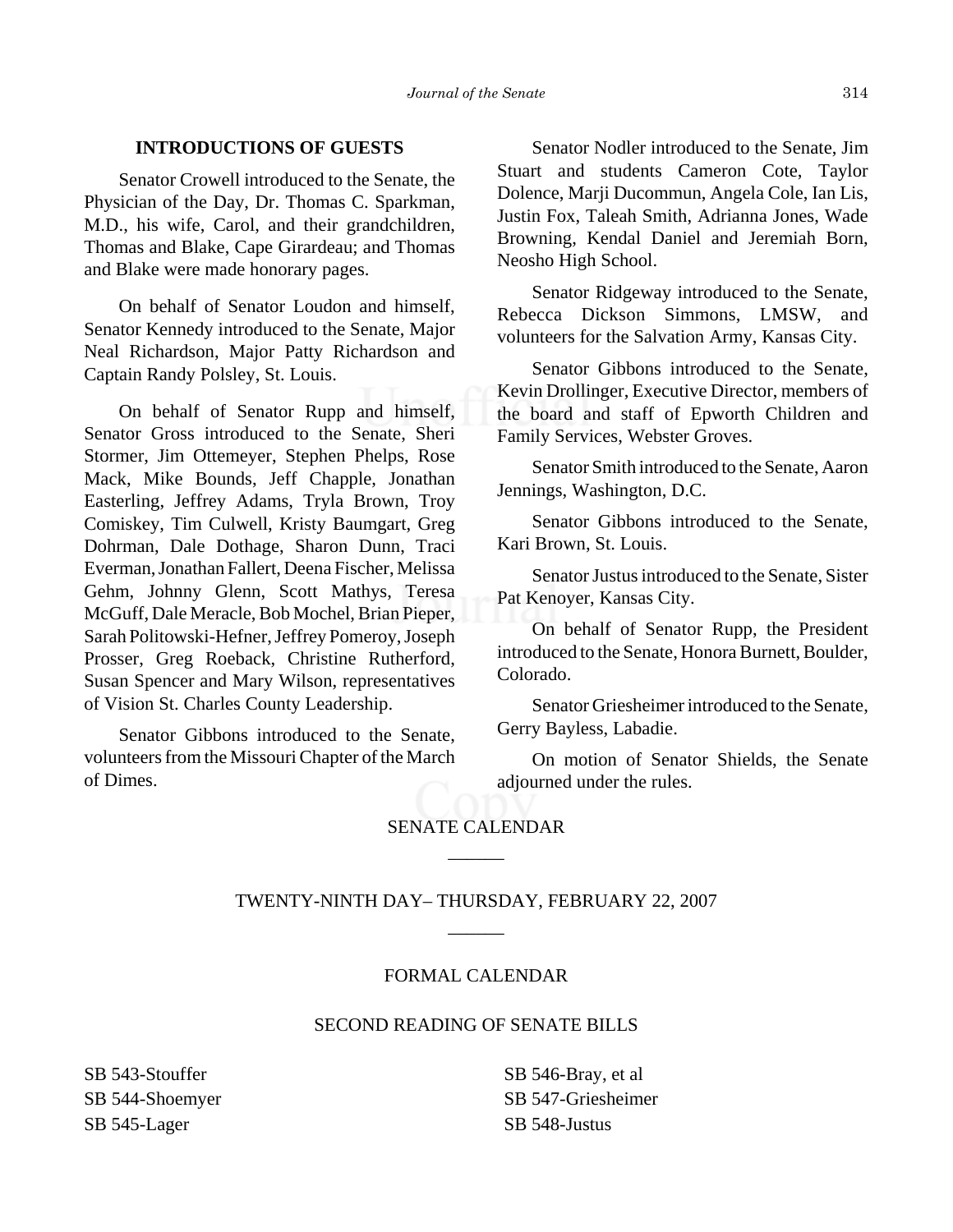SB 549-Scott SB 550-Scott SB 551-Coleman SB 552-Bartle SB 553-Bartle SB 554-Gibbons SB 555-Gibbons

SB 556-Loudon, et al SB 557-Loudon SB 558-Loudon SB 559-Shields SB 560-Shields

# HOUSE BILLS ON SECOND READING

HB 353-Schaaf, et al HCS for HB 300 HCS for HB 453 HB 454-Jetton, et al

HB 352-Hobbs, et al HCS for HBs 545 & 590 HCS for HB 39 HCS for HBs 189 & 60

# THIRD READING OF SENATE BILLS

SS for SCS for SBs 255, 249 & 279-Loudon (In Fiscal Oversight) SS for SCS for SBs 49, 65, 210 & 251-Engler

# SENATE BILLS FOR PERFECTION

- 1. SB 287-Crowell and Vogel
- 2. SB 384-Coleman and Gibbons, with SCS
- 3. SB 129-Stouffer and Crowell, with SCS
- 4. SB 30-Nodler and Ridgeway
- 5. SBs 199 & 207-Stouffer, with SCS
- 6. SB 22-Griesheimer, with SCS

7. SB 79-Scott

 8. SB 315-Clemens 9. SB 4-Gross, with SCS 10. SB 274-Shields 11. SB 244-Mayer 12. SB 75-Coleman, et al, with SCS 13. SB 101-Mayer 14. SB 164-Scott, with SCAs 1, 2, 3 & 4

# INFORMAL CALENDAR

# SENATE BILLS FOR PERFECTION

SB 27-Bartle and Koster SB 46-Mayer, et al, with SCS SB 107-Wilson

SB 161-Shields, with SCS (pending) SB 389-Nodler, et al, with SCS & SS#2 for SCS (pending)

SJR 23-Ridgeway